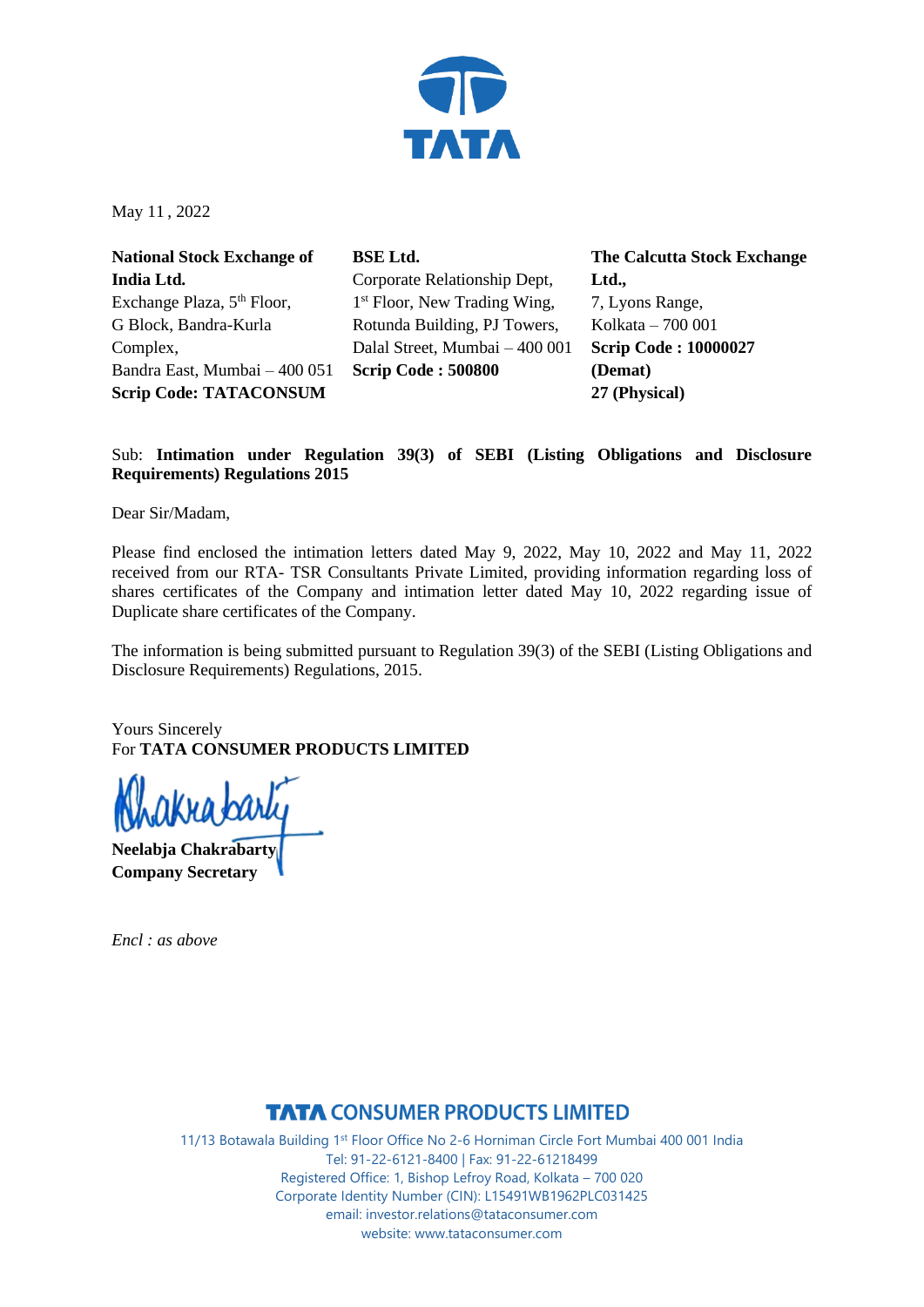# **CER CONSULTANTS**

**Total Solutions Repository** 

#### **NOTICE Tata Consumer Products Limited Regd. Off : 1, BISHOP LEFROY ROAD, KOLKATA WEST BENGAL 700020**

NOTICE is hereby given that the certificate[s] for the under mentioned securities of the Company has / have been lost / mislaid and holder[s] of the said securities has/have applied to the Company to issue duplicate certificate[s]. Any person who has a claim in respect of the said securities should lodge such claim with the Company at the Registered Office, within 15 days from this date, else the Company will proceed to issue duplicate certificate[s] without further intimation.

| Folio No.  | Name of the holders (Inc Joint Holders) | Shares of Rs. | Certificate | Distinctive Nos. |
|------------|-----------------------------------------|---------------|-------------|------------------|
|            |                                         | $1.00/-$ each | No.         |                  |
|            | TFM0050388   MUTHIAH JOSEPH ARULDAS     | 182           | 47640       | 635237091-       |
|            |                                         |               |             | 635237272        |
| TFN0002105 | NARESHCHANDRA POPATLAL,                 | 190           | 1894        | 3151371-         |
|            | LEENABEN NARESHBHAI, HETAL N            |               |             | 3151560          |
|            | <b>SHAH</b>                             |               |             |                  |
| TFS0050615 | SHRIKRISHNA VAMAN KIRTIKAR,             | 143           | 44720       | 634888135-       |
|            | RADHIKA SHRIKRISHNA KIRTIKAR            |               |             | 634888277        |

**Date :- 09/05/2022 Place :- Mumbai**

> **TSR CONSULTANTS PRIVATE LIMITED** (Subsidiary of Link Intime India Private Limited) C-101, 1st Floor, 247 Park, Lal Bahadur Shastri Marg, Vikhroli (West), Mumbai - 400083 CIN - U74999MH2018PTC307859Tel.: +91 22 6656 8484 Fax : +91 22 6656 8494 E-mail [: csg-unit@tcplindia.co.in](mailto:csg-unit@tcplindia.co.in) Website : www. [https://www.tcplindia.co.in](http://www.tsrdarashaw.com/) Business hours Monday to Friday 10.00 a.m. to 3.30 p.m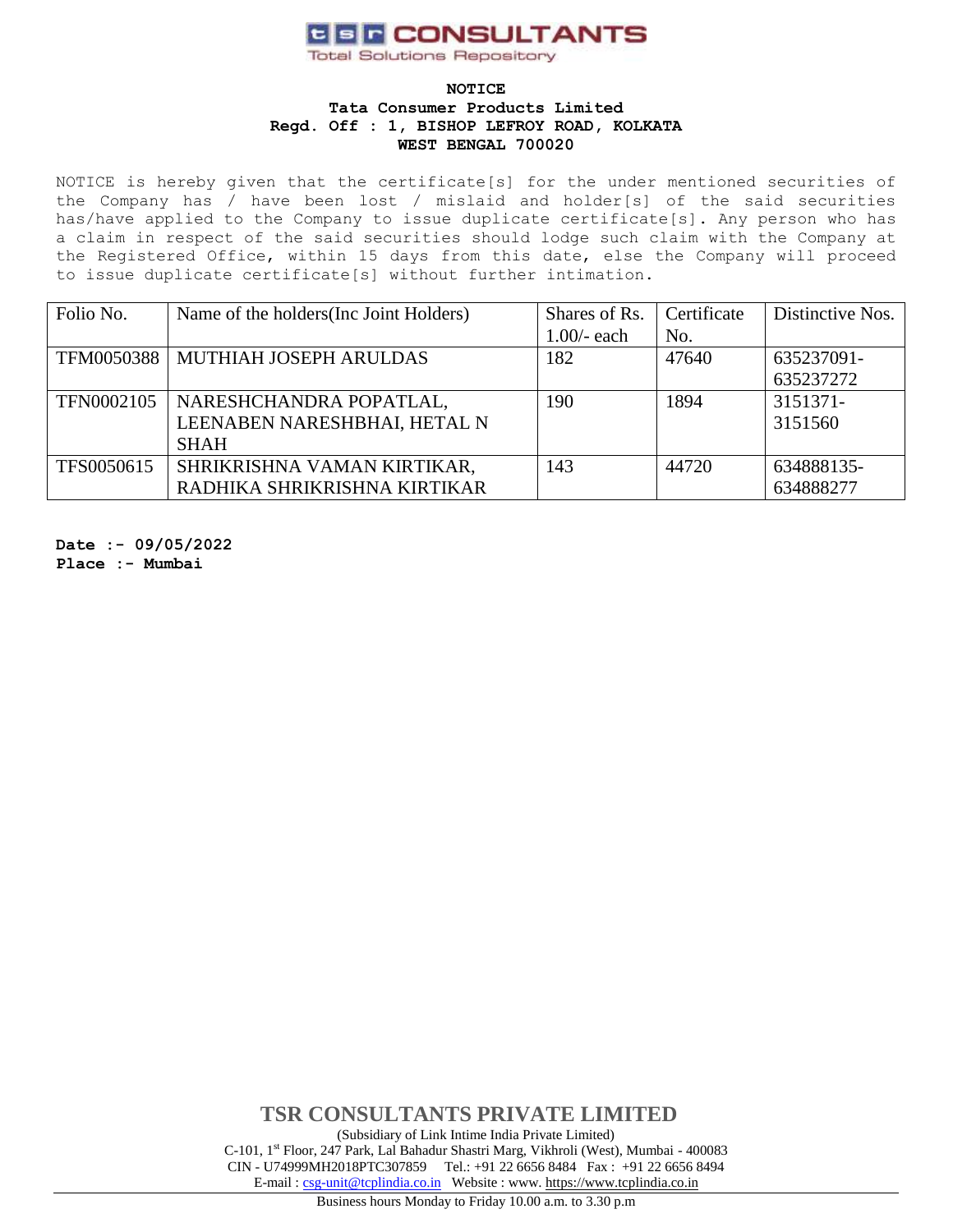# **CER CONSULTANTS**

**Total Solutions Repository** 

#### **NOTICE**

**Tata Consumer Products Limited Regd. Off : 1, BISHOP LEFROY ROAD, KOLKATA WEST BENGAL 700020** 

NOTICE is hereby given that the certificate[s] for the under mentioned securities of the Company has / have been lost / mislaid and holder[s] of the said securities has/have applied to the Company to issue duplicate certificate[s]. Any person who has a claim in respect of the said securities should lodge such claim with the Company at the Registered Office, within 15 days from this date, else the Company will proceed to issue duplicate certificate[s] without further intimation.

| Folio No.  | Name of the holders (Inc. Joint     | Shares of Rs. $1.00/-$ | Certificate | Distinctive Nos. |
|------------|-------------------------------------|------------------------|-------------|------------------|
|            | Holders)                            | each                   | No.         |                  |
|            | TFN0048310   NAVIN B DOSHI, CHARU N | 28                     | 43523       | 634668956-       |
|            | <b>DOSHI</b>                        |                        |             | 634668983        |
| TFP0047053 | PAMILA                              | 750                    | 3999        | 8005151-8005900  |

**Date :- 10/05/2022 Place :- Mumbai**

> **TSR CONSULTANTS PRIVATE LIMITED** (Subsidiary of Link Intime India Private Limited) C-101, 1st Floor, 247 Park, Lal Bahadur Shastri Marg, Vikhroli (West), Mumbai - 400083 CIN - U74999MH2018PTC307859Tel.: +91 22 6656 8484 Fax : +91 22 6656 8494 E-mail [: csg-unit@tcplindia.co.in](mailto:csg-unit@tcplindia.co.in) Website : www. [https://www.tcplindia.co.in](http://www.tsrdarashaw.com/)

Business hours Monday to Friday 10.00 a.m. to 3.30 p.m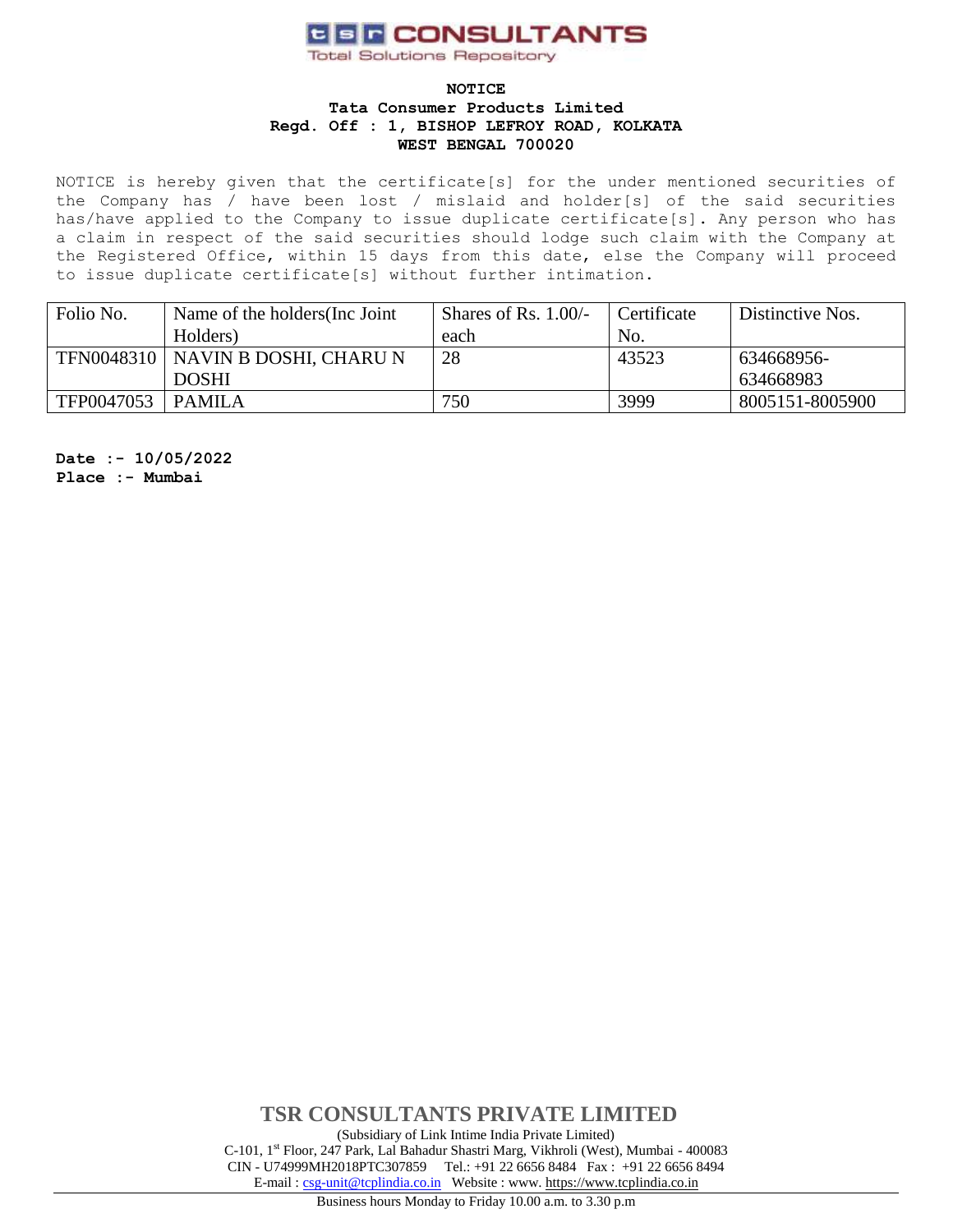# **CER CONSULTANTS**

**Total Solutions Repository** 

#### **NOTICE Tata Consumer Products Limited Regd. Off : 1, BISHOP LEFROY ROAD, KOLKATA WEST BENGAL 700020**

NOTICE is hereby given that the certificate[s] for the under mentioned securities of the Company has / have been lost / mislaid and holder[s] of the said securities has/have applied to the Company to issue duplicate certificate[s]. Any person who has a claim in respect of the said securities should lodge such claim with the Company at the Registered Office, within 15 days from this date, else the Company will proceed to issue duplicate certificate[s] without further intimation.

| Folio No. | Name of the holders (Inc. Joint Holders) | Shares of Rs. | Certificate | Distinctive Nos. |
|-----------|------------------------------------------|---------------|-------------|------------------|
|           |                                          | .00/- each    | No.         |                  |
|           | TFM0047958   MADHUSUDAN S MUZUMDAR,      | 114           | 27242       | 631727033-       |
|           | <b>SHAMAL M MUZUMDAR</b>                 |               |             | 631727146        |

**Date :- 11/05/2022 Place :- Mumbai**

> **TSR CONSULTANTS PRIVATE LIMITED** (Subsidiary of Link Intime India Private Limited) C-101, 1st Floor, 247 Park, Lal Bahadur Shastri Marg, Vikhroli (West), Mumbai - 400083 CIN - U74999MH2018PTC307859Tel.: +91 22 6656 8484 Fax : +91 22 6656 8494 E-mail [: csg-unit@tcplindia.co.in](mailto:csg-unit@tcplindia.co.in) Website : www. [https://www.tcplindia.co.in](http://www.tsrdarashaw.com/)